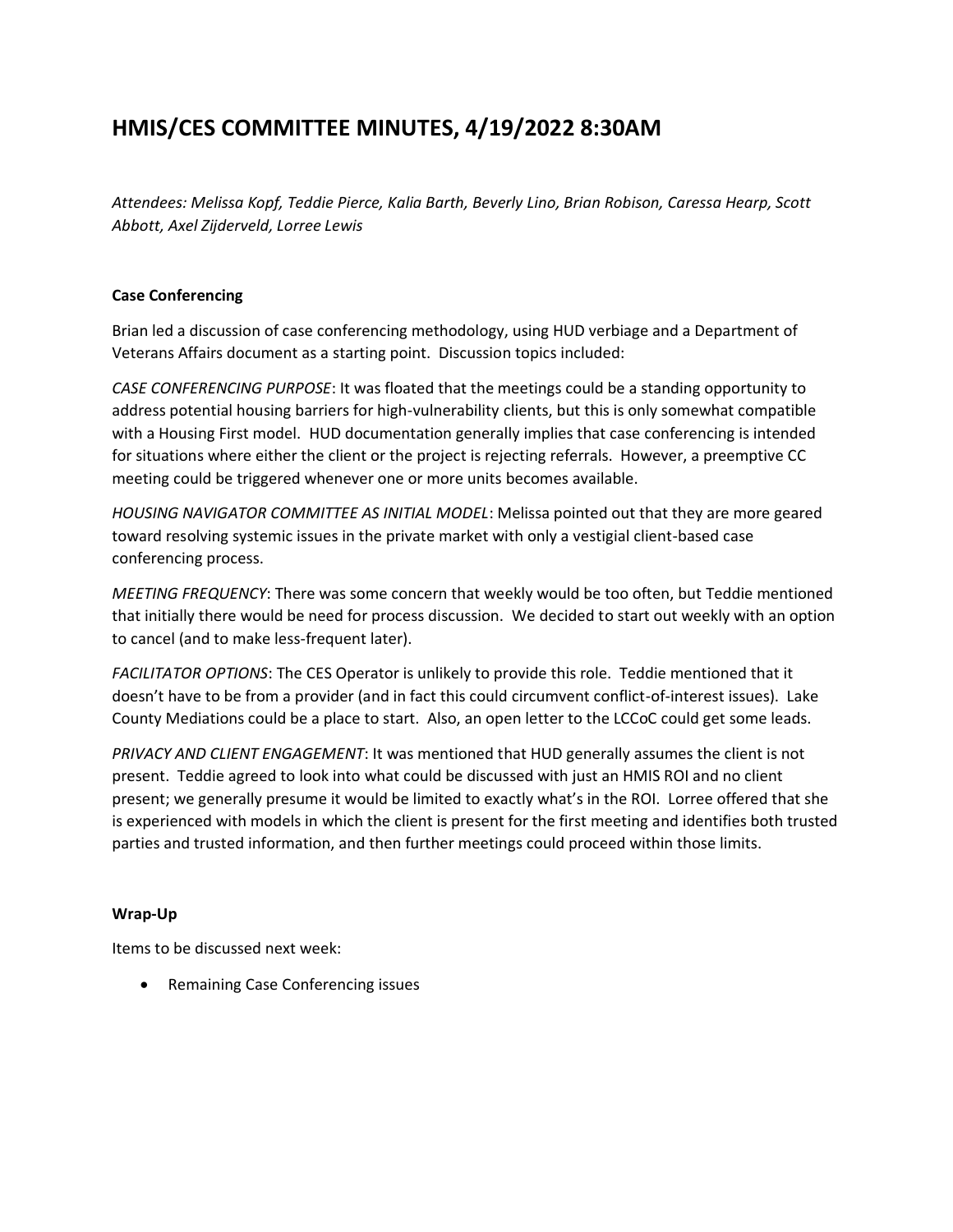# **HMIS/CES COMMITTEE MINUTES, 4/26/2022 8:30AM**

*Attendees: Melissa Kopf, Teddie Pierce, Beverly Lino, Brian Robison, Caressa Hearp, Scott Abbott, Holly Masterson, Axel Zijderveld, Lorree Lewis*

## **Case Conferencing**

Brian led a continuing discussion of case conferencing methodology, with a Department of Veterans Affairs document as a reference. Discussion topics included:

*BASIC CASE CONFERENCING FLOW*: It was floated that the basic flow would be:

- 1. CES Operator would securely identify to the CC facilitator a short list of clients that meet the criteria for case conferencing;
- 2. CC facilitator would contact one designated, preferably HMIS-licensed person from each agency with a list of HMIS Client IDs and possibly highly-restricted demographics data;
- 3. Agency designees and CC facilitator would collaborate (respecting client privacy) to determine who, if anybody, has knowledge of and/or rapport with the client, and a designee would be determined to "own the case";
- 4. The case owner would attempt to contact the client, explain the case-conferencing process, and invite the client to participate. They would also determine which parties the client would like to attend or not, whether the client would be attending, and possibly what information the client would like to allow/restrict. (If the client will not be present, an additional ROI may need to be executed, especially to include non-HMIS parties.);
- 5. A meeting will be held at a standing time with the CC facilitator, the case owner(s), the client (if possible), and any allowed parties.

There was general agreement that this would be a viable flow.

*ATTENDEES*: In addition to representatives from HMIS-licensed agencies and primary homeless-system providers, attendees could include members of medical providers (physical and behavioral), law enforcement, Social Services and/or Public Housing Authority, housing providers, educational providers, EDD, and so forth, on a case-by-case basis and as approved by the client during the case owner's interactions with them.

*MEETING TRIGGERS*: In the long-term, the meeting would have a regular (weekly or bi-weekly) time slot but would only be held when a trigger condition was met. Possible triggers could be an opening coming up from a services provider, a rejection of a referral by a client, or a rejection of a referral by an agency.

*TRAINING AND EARLY INFORMATION*: Teddie submitted that it would be helpful if the client were informed about case conferencing and its usefulness as early as possible, for example during the intake process at an Access Point. Ideally there would be standardized training and materials for APs.

### **Wrap-Up**

Major outstanding: facilitator individual unidentified; appeal email to LCCoC pending